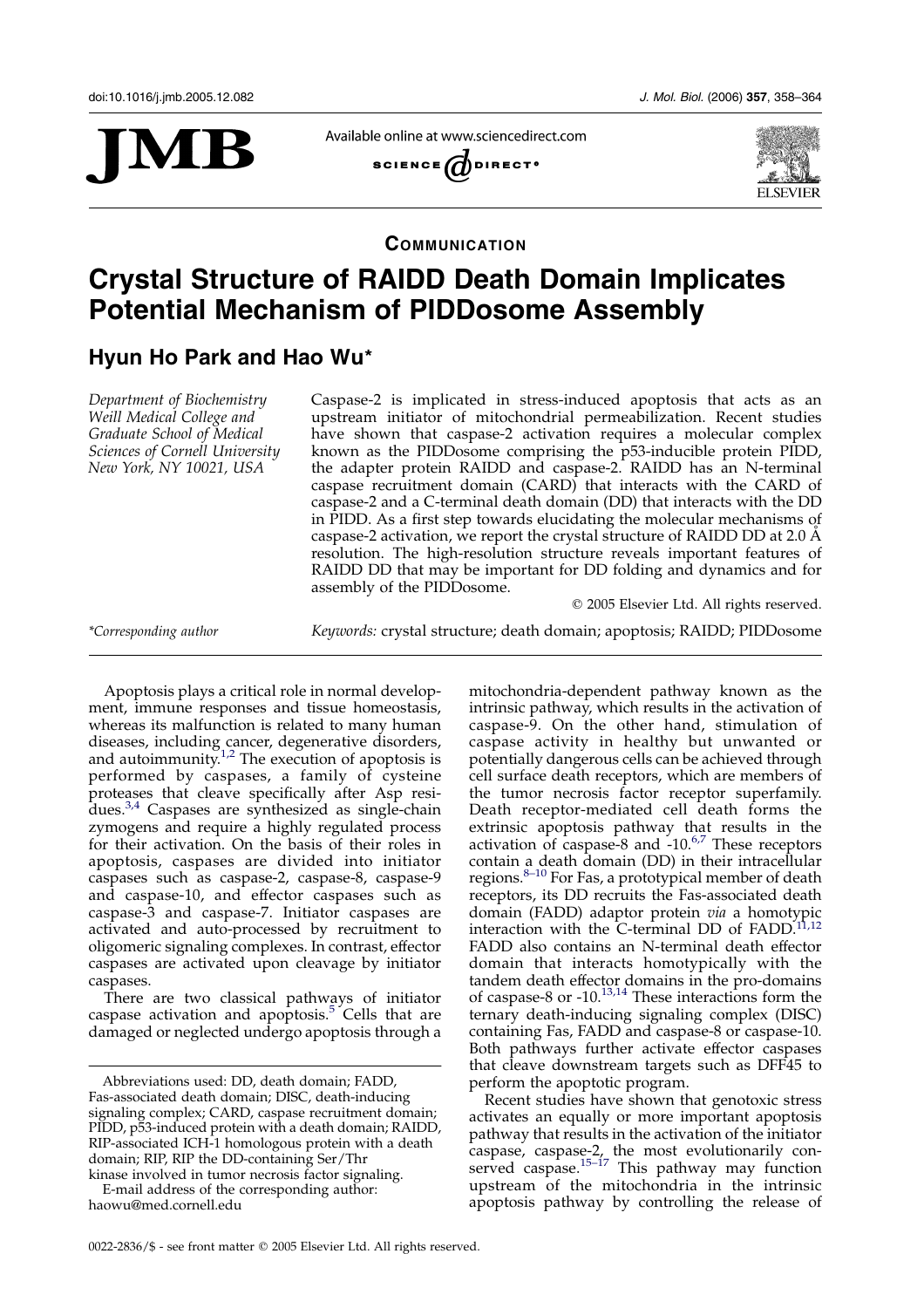cytochrome c and other apoptogenic factors. Caspase-2 has a caspase recruitment domain (CARD) at its amino-terminal region. Activation of caspase-2 appears to require a large oligomeric molecular complex known as the PIDDosome that contains PIDD (p53-induced protein with a death domain), RAIDD (RIP-associated ICH-1 homologous protein with a death domain) and caspase- $2.^{18-20}$  RAIDD was identified originally as a protein associated with RIP, the DD-containing Ser/Thr kinase involved in tumor necrosis factor signaling.[21](#page-5-0) It has both an N-terminal CARD and a C-terminal DD, and acts as a bridge between caspase-2 and PIDD. While PIDD and RAIDD interact with each other via their DDs, RAIDD and caspase-2 interact with each other via their CARDs. Given the important function of caspase-2, it is crucial to elucidate the molecular basis of its activation through structural studies.

DDs are versatile protein interaction modules, which, together with death effector domains, CARDs, and Pyrin domains, comprise the DD superfamily, $2^{2,23}$  one of the biggest families of protein domains. DDs exhibit the six helix bundle structural fold and are highly prevalent in apoptotic and other signaling proteins.<sup>[23](#page-5-0)</sup> Here, we report the crystal structure of RAIDD DD at 2.0 A resolution. The structure revealed new and interesting aspects of DD folding and dynamics, and implicated conserved surface residues in RAIDD DD for PIDD and RIP interaction, and PIDDosome assembly.

#### RAIDD DD structure and surface salt-bridges

The high-resolution structure of RAIDD DD [\(Figures 1 and 2;](#page-2-0) [Table 1\)](#page-4-0) showed that it comprises seven helices, H0 to H6, out of which helices H1 to H6 form the canonical anti-parallel six-helix bundle fold characteristic of the DD superfamily. The N and C termini of RAIDD DD are at the same side of the molecule. With the exception of H0, residues from all helices contribute to the formation of the hydrophobic core; H0 is therefore unlikely to be an integral part of the RAIDD DD. In addition to the helices, the H1-H2 and H2-H3 loops contribute residues to the structural core. In contrast, the remaining loops, H3-H4, H4-H5 and H5-H6 are much more exposed. Residues buried within the core of RAIDD DD are almost all hydrophobic. They are conserved among RAIDD DDs from different species [\(Figure 2\)](#page-3-0).

There are several side-chain hydrogen bonding interactions on the surface of RAIDD DD that may be important for the precise orientations of the helices [\(Figure 1\(](#page-2-0)c)). One such interaction is the saltbridge between E132 of H2 and K149 of H3. Another salt-bridge exists between D144 of H3 and R170 of H4. There are two hydrogen bonding pairs, between Q125 of H1 and Q157 of H4, and between Q178 and N182 of H5. Additionally, a hydrogen bonding network exists between H3 and H4, involving residues N151, H152, N155, S158 and E162. Interestingly, no surface hydrogen bonding interactions exists between residues in helices H0, H5 or H6 and those in the remaining part of the structure.

Among these hydrogen bonding and salt-bridge interactions, residues involved in the ion pairs of E132-K149 and D144-R170 are highly conserved among RAIDD DDs from different species [\(Figure 2\)](#page-3-0). This suggests that they play an important role in DD folding and stability. E132 is almost identical among RAIDD DDs and K149 is conserved as Lys and Arg. The only exception is in RAIDD from zebra fish, in which E132 and K149 are both replaced by different residues, Lys and Cys, respectively. D144 and R170 are identical among ten and nine of the 11 aligned sequences, respectively. In Xenopus laevis, R170 is replaced by Gln, which could still possibly form hydrogen bonds with D144. In puffer fish, D144 is replaced by Ala and R170 is replaced by Gly. Similarly, surface saltbridge interactions are important for the stability of coiled-coil structures such as GCN4.<sup>[24](#page-5-0)</sup>

#### B-factor distribution and potential dynamic properties of RAIDD DD

The structure of RAIDD DD is highly compact and ordered with an average B-factor of  $32.\dot{0}$   $\AA^2$ [\(Table 1\)](#page-4-0). Plotting individual B-factors for each residue along the protein sequence ([Figure 2\)](#page-3-0) showed that the middle portion of the structure, including H1, H2, H3 and H4, has the lowest B-factors. The two ends of the sequence, including helices H0, H5 and H6, are more flexible with higher B-factors. This trend in B-factor distribution may be consistent with the lack of further polar interactions between these helices and the remaining part of the structure to precisely tie down these regions of the structure [\(Figure 1\(](#page-2-0)c)).

Residues that are buried in the hydrophobic core tend to have lower B-factors, in their main chains and in their side-chains ([Figure 2](#page-3-0)). In contrast, the more exposed residues may have low main-chain B-factors, but often have higher side-chain B-factors. The ends of the structures, H0 and H6, have both higher main-chain and higher side-chain B-factors. However, in the context of full-length RAIDD, in which H0 is not the natural N terminus of the molecule, this situation may be somewhat different. For RAIDD DD, the crystal packing does not seem to have influenced the B-factor distribution significantly, as there is no observed trend of a lower average B-factor in residues involved in crystal packing ([Figure 2](#page-3-0)).

#### Differences with FADD DD structure

On the molecular level, the closest functional homologue of RAIDD is FADD, the adapter protein involved in the assembly of the DISC for extrinsic cell death. Both RAIDD and FADD are bipartite adapter proteins that use their C-terminal DDs and N-terminal domains to assemble ternary complexes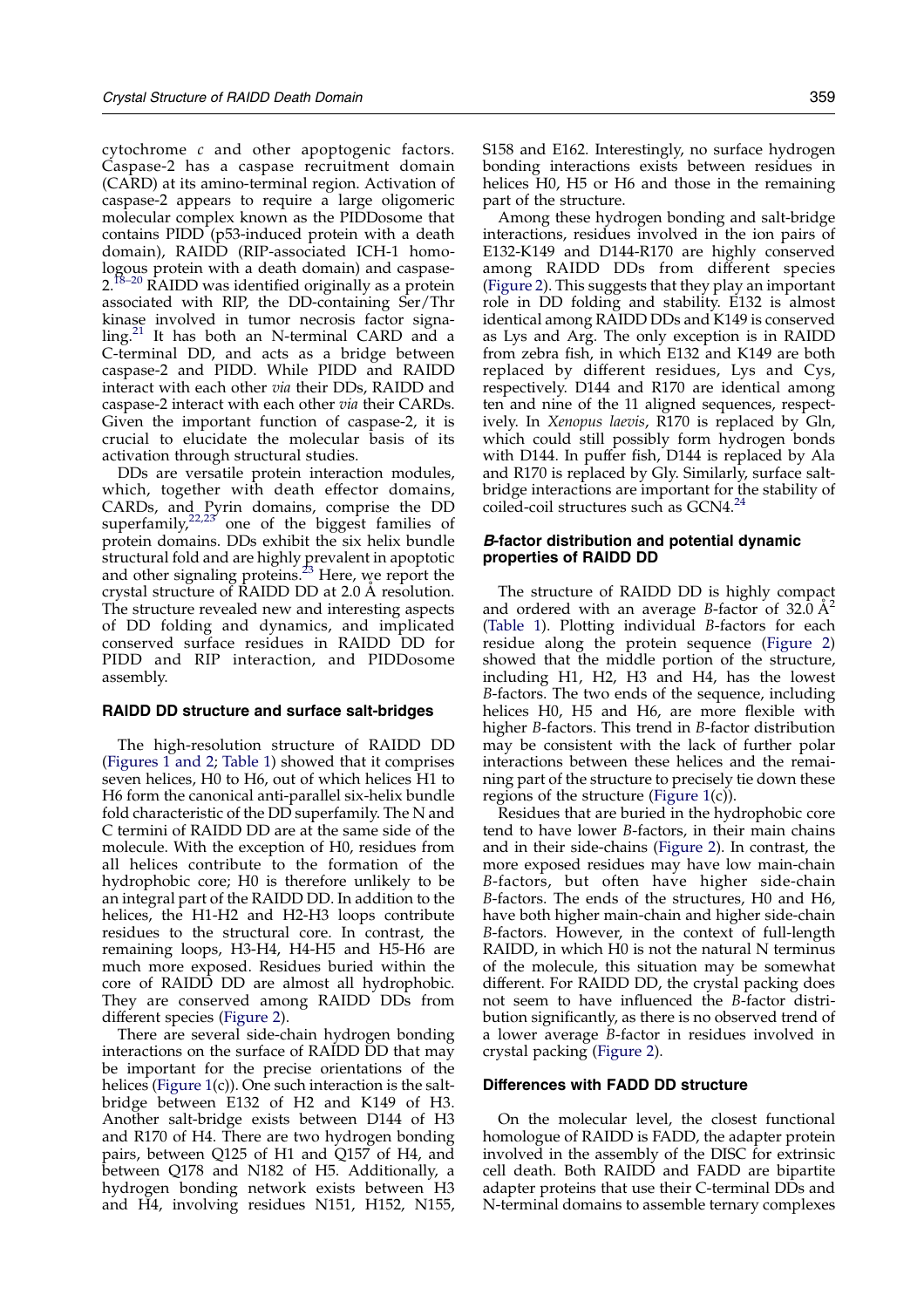<span id="page-2-0"></span>

Figure 1. Crystal structure of RAIDD DD. (a) Ribbon diagram of RAIDD DD. The chain from N terminus to C terminus is colored by the spectrum from blue to red. Helices are labeled. (b) Stereo  $C^{\alpha}$  trace of RAIDD DD structure. Residue numbers for every tenth residue are labeled. (c) Intra-molecular surface hydrogen bonding interactions. Helices are labeled and residues involved in these interactions are shown. (d) Superposition of RAIDD DD (cyan) with FADD DD (dark red). Helices in FADD DD are labeled in white and those in RAIDD DD in black. Only H0, H2 and H3 of RAIDD DD are labeled to show the differences with FADD DD.

in caspase activation. Despite the functional similarity, RAIDD DD shows large structural differences in comparison with FADD DD. In particular, helices H2 and H3 of RAIDD DD show dramatic differences in orientations (Figure 1(d)). Additional conspicuous differences are at the loops connecting the helices, especially those at  $H_3-H_4$  (Figures 1(d) and 2).

In contrast to the more charged nature of FADD DD, the RAIDD DD surface is much more hydrophobic [\(Figure 3\(](#page-4-0)b)). This is the case for both sides of the molecule. Because DDs are protein interaction modules, their surface features dictate their mode of interactions with partners. In the case of FADD DD, although no direct structural information is available, it has been suggested that its charged surface is important for interaction with Fas.<sup>[25,26](#page-5-0)</sup> In the only structure of a DD complex, between the *Drosophila* proteins Pelle and Tube, the interaction is mixed, with both hydrophobic and hydrophilic components. In the only other known structure of a complex within the DD superfamily, the Apaf-1/caspase-9 CARD complex, the interaction is mediated largely by charge comple-mentarity.<sup>[28](#page-5-0)</sup> The more hydrophobic surface may have functional significance in assembling the PIDDosome for caspase-2 activation (see below).

### Conserved surface of RAIDD DD: potential PIDD and RIP interaction site

Besides residues that are either buried in the hydrophobic core or participate in surface hydrogen bonding interactions, a number of residues are conspicuously conserved among RAIDD DDs from different species ([Figure 2](#page-3-0)). These include I110, L136, Y146, V156, V161, I165 and L198, which, without exception, are conserved as large hydrophobic residues on the surface of RAIDD DD. In addition to hydrophobic residues, four charged residues, R126, E130, R147 and E188, are absolutely conserved among different RAIDD species.

Mapping of these residues onto the RAIDD DD surface shows that they occupy one side of the hydrophobic surface and extend to the surrounding more charged region ([Figure 3\)](#page-4-0). In contrast, the other side of the hydrophobic surface does not have any of these conserved residues ([Figure 3](#page-4-0)(c), lower left panel). The mapping analysis suggests that this extensive surface of RAIDD DD, comprising both a hydrophobic central region and a more charged peripheral region, may be involved in interaction with PIDD and RIP.

Because RAIDD DD is involved in the assembly of the oligomeric PIDDosome, it is possible that this mapped region of the RAIDD DD surface interacts with multiple molecules of PIDD or RIP. In addition, although RAIDD DD is a monomer in solution, it may self-associate in the context of the PIDDosome. Therefore, these conserved residues may be involved in this self-association as well.

In the case of FADD DD, residues in H2 and H3 helices were shown to be important for Fas interaction.<sup>[25](#page-5-0)</sup> This is also the region where RAIDD DD shows dramatic structural differences from FADD DD. Subsequently, an extensive surface of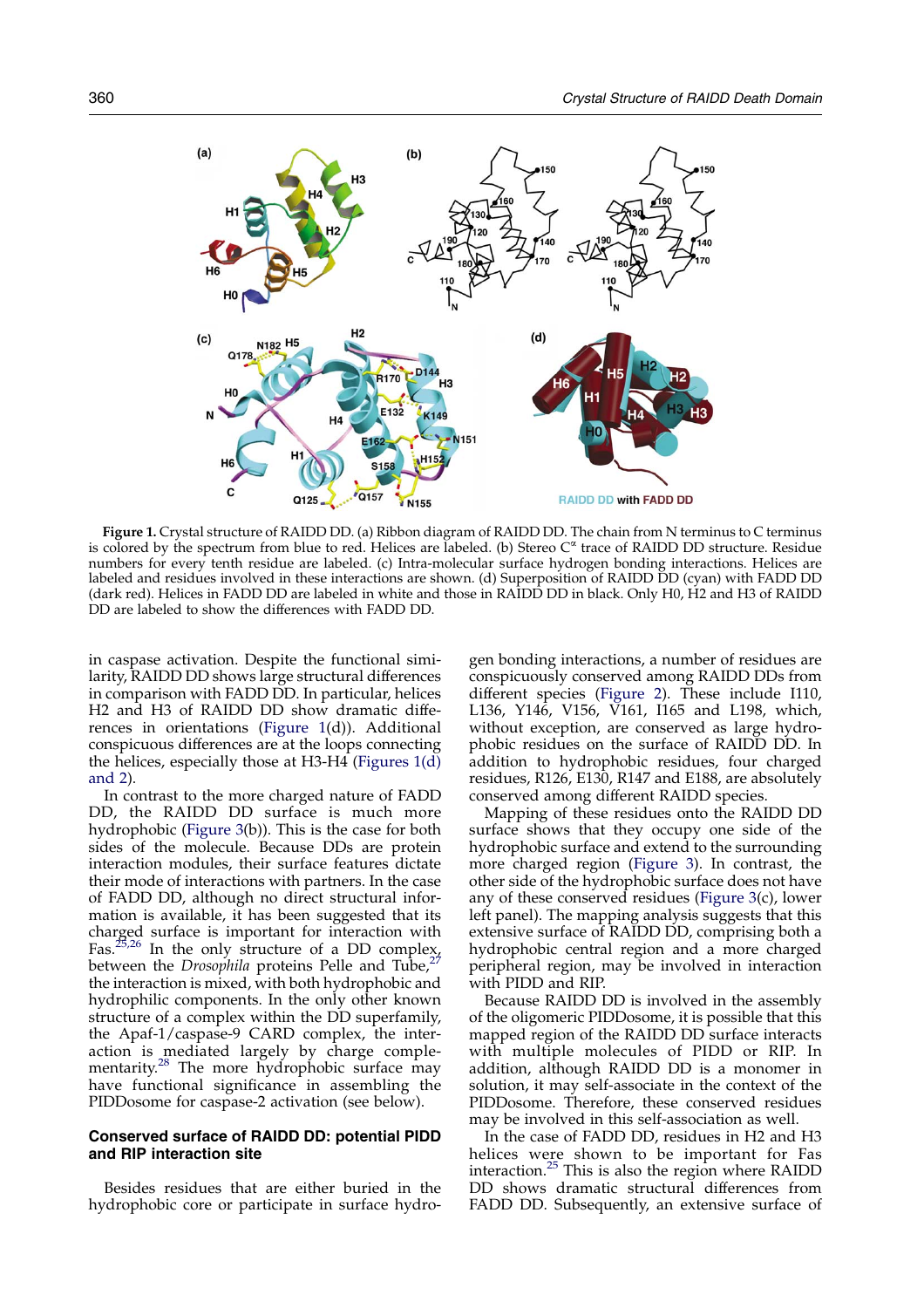<span id="page-3-0"></span>

Figure 2. Structure-based sequence alignment of RAIDD DD from different species. hRAIDD-2, RAIDD-related protein from human; Xenopus l, Xenopus laevis; Xenopus t, Xenopus tropicalis. Sequence identities between human RAIDD DD and those from other species in this Figure range from 42% to 98%. Secondary structures (helices H0 to H6) are shown above the sequences and surface area burials are shown as dark and light blue boxes for buried and more exposed residues, respectively. Residues at the hydrophobic core are shaded in green; those that are involved in surface salt-bridges (labeled as @) are shaded in blue; conserved exposed hydrophobic and charged residues (labeled as #) are shaded in red and magenta, respectively; and remaining residues identical with human RAIDD are shaded in yellow. Residues involved in crystal packing interactions are labeled as \*. Average main chain (blue line), side-chain (red line) and whole residue (green line) B-factors are plotted. An asterisk (\*) on the plot denotes residues with disordered side-chains.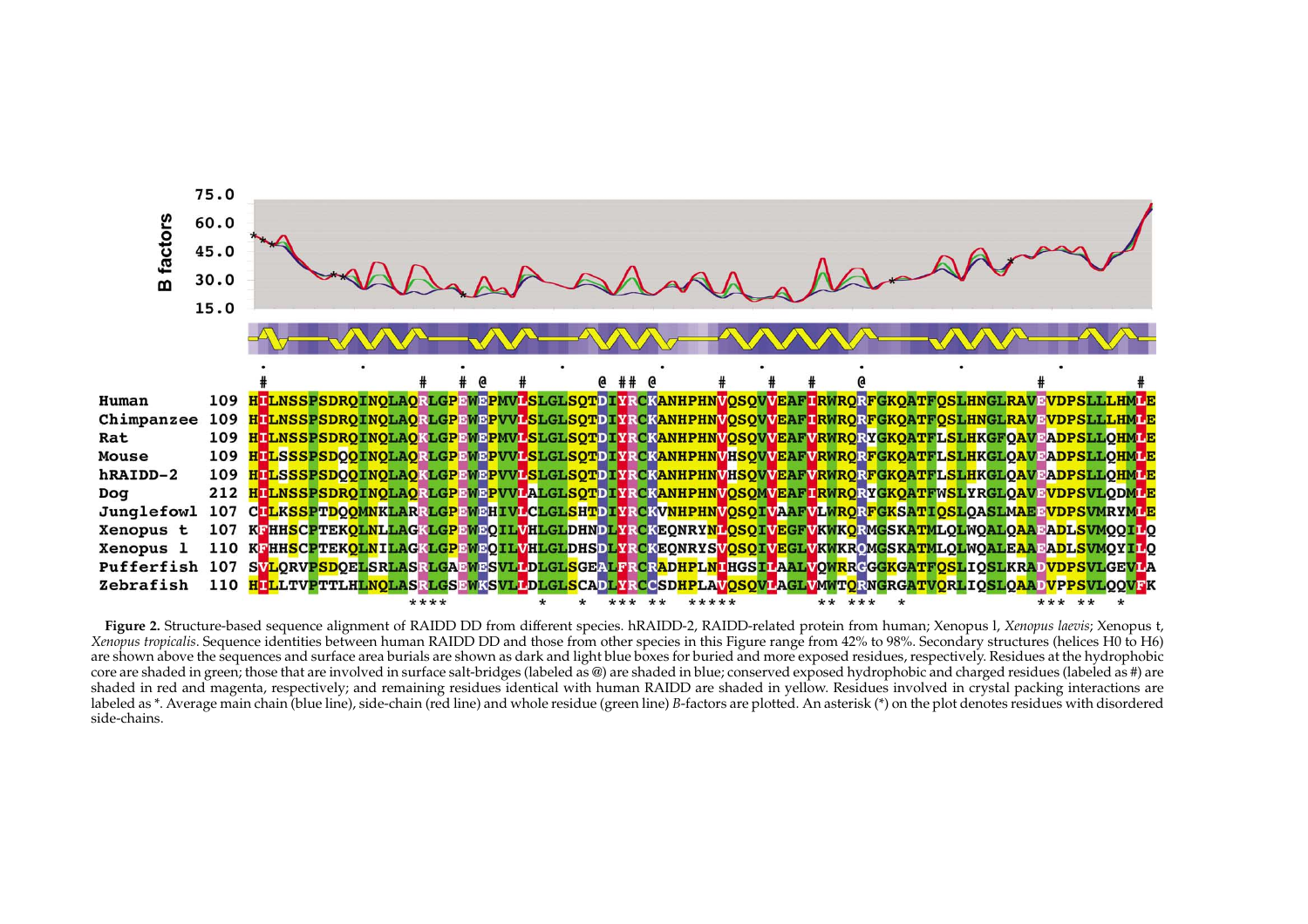|                                                                      | Se-Met       | Native      |
|----------------------------------------------------------------------|--------------|-------------|
| A. Data collection                                                   |              |             |
| Space group                                                          | $P3_121$     | $P3_121$    |
| Cell dimensions                                                      |              |             |
|                                                                      | 56.3         | 56.1        |
| $a \left(\stackrel{.}{A}\right)$<br>$b \left(\stackrel{.}{A}\right)$ | 56.3         | 56.1        |
| c(A)                                                                 | 64.9         | 64.9        |
| Resolution (A)                                                       | $50 - 2.0$   | $50 - 2.0$  |
| $R_{sym}^{\quad a}$ (%)                                              | 6.2(27.4)    | 5.5(17.9)   |
| $I/\sigma I^{\rm a}$                                                 | 61.8(13.5)   | 43.9 (17.5) |
| Completeness <sup>a</sup> $(\%)$                                     | 100.0(100.0) | 99.7 (99.8) |
| Redundancy <sup>a</sup>                                              | 11.0(10.6)   | 8.9(8.9)    |
| B. Refinement                                                        |              |             |
| Resolution (Å)                                                       |              | $50 - 2.0$  |
| Reflections used (completeness, %)                                   |              | 8063 (96.9) |
| $R_{\rm work}$ (%)                                                   |              | 23.1        |
| $R_{\text{free}}$ (%)                                                |              | 24.1        |
| No. atoms                                                            |              |             |
| Protein                                                              |              | 704         |
| Water and other small molecules                                      |              | 55          |
| Average B-factors                                                    |              |             |
| Protein $(\AA^2)$                                                    |              | 32.0        |
| Water and other small molecules $(\AA^2)$                            |              | 40.4        |
| r.m.s deviations                                                     |              |             |
| Bond lengths (A)                                                     |              | 0.005       |
| Bond angles (deg.)                                                   |              | 1.0         |
| Ramachandran plot                                                    |              |             |
| Most favored regions (%)                                             |              | 91.3        |
| Additionally allowed regions (%)                                     |              | 8.7         |
|                                                                      |              |             |

<span id="page-4-0"></span>Table 1. Crystallographic statistics

Human RAIDD DD was expressed in *Escherichia coli* under overnight induction at 20 °C. The protein contained a carboxyl terminal Histag and was purified by nickel affinity chromatography and gel-filtration chromatography. The protein was concentrated to 4–6 mg/ml and crystallized using the hanging-drop, vapor-diffusion method. The reservoir contained 2M Na/K phosphate at pH 7.<br>Selenomethionine-substituted RAIDD DD was produced as described,<sup>[30](#page-5-0)</sup> and crystallized similarly. The cryst spacing under synchrotron radiation. They belong to space group P3<sub>1</sub>21 with one molecule per crystallographic asymmetric unit. A single-wavelength anomalous diffraction (SAD) data set was collected at the selenium peak wavelength ( $E=12664$  eV,  $\lambda=0.979$  Å) at the X4A beamline of National Synchrotron Light Source (NSLS) using a Quantum 4 CCD detector. Data processing and scaling was carried out in the HKL2000 package.<sup>31</sup> A native data set was collected and used for model refinement. Phase calculation and phase improvement were performed at a resolution of 2.0 Å using the programs SOLVE and RESOLVE.<sup>[32](#page-5-0)</sup> Approximately 80% of the structure was auto-traced. Model building and refinement were performed in  $O^{33}$  $O^{33}$  $O^{33}$  and CNS, $^{34}$  respectively. The final atomic model contains residues 109–199. Ribbon diagrams were generated using the programs Setor $^{35}$  and MOLSCRIPT/Ŕaster3D, $^{36,37}$  $^{36,37}$  $^{36,37}$  and molecular surface representations were produced with the program GRASP.<sup>38</sup>

The value for the highest resolution shell is shown in parentheses.

FADD DD that includes residues from all six helices was shown to participate in assembly of the DISC.<sup>[29](#page-5-0)</sup> In RAIDD DD, the conserved surface residues are distributed in many regions of the protein sequence, but do not appear to be as extensive as the situation for FADD DD. It is possible that assembly of the DISC and the PIDDosome may be quite different in detail, including stoichiometry, nature of the inter-



Figure 3. Mapping of conserved exposed residues onto RAIDD DD. (a) Ribbon diagram of RAIDD DD with conserved surface residues. (b) Electrostatic surface representation of RAIDD DD. Two orientations are shown. (c) Molecular surface representation of RAIDD DD with conserved exposed residues colored and labeled. Four orientations of RAIDD DD surface are shown.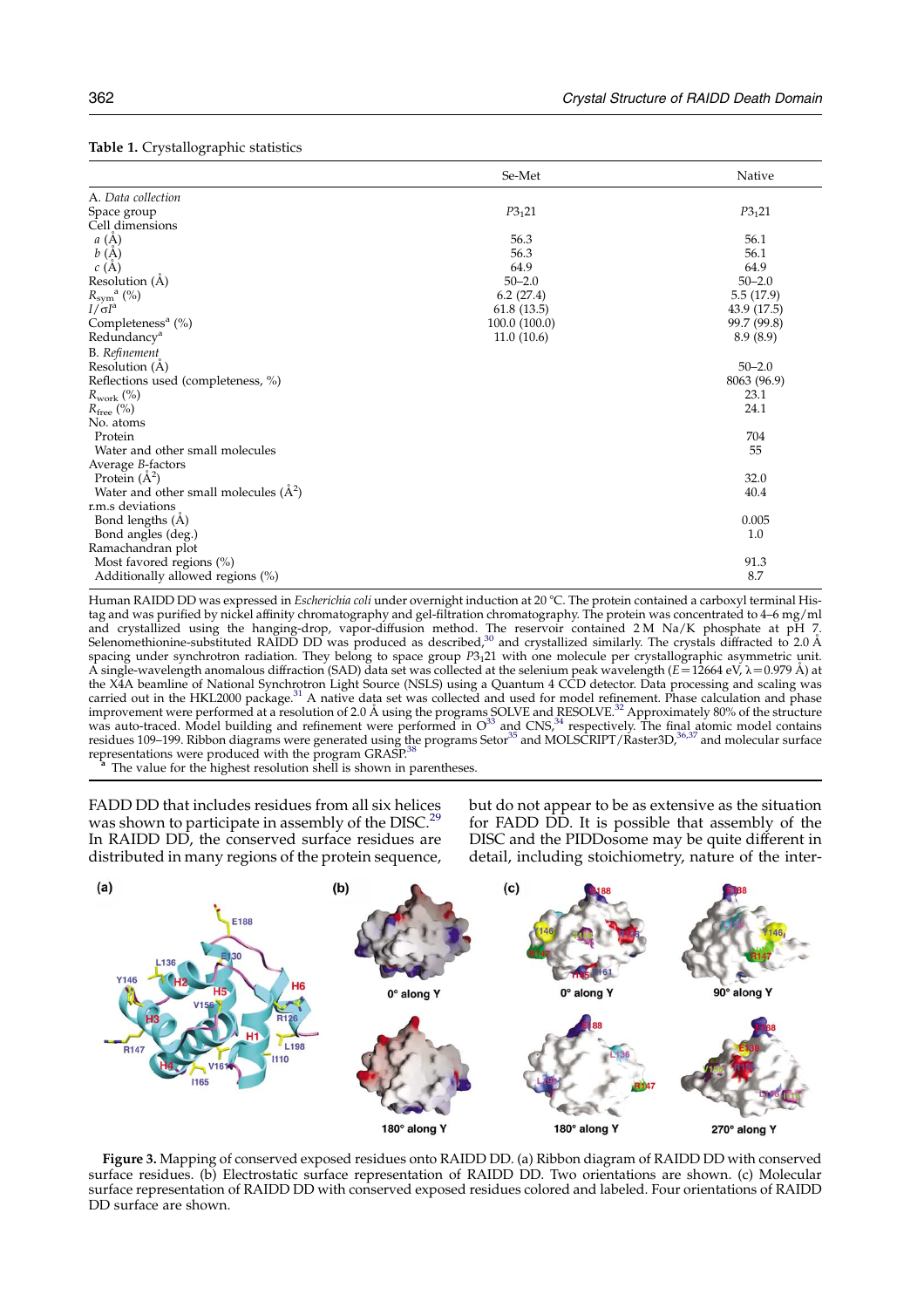<span id="page-5-0"></span>face and region of the molecular surface. In summary, the structure of RAIDD DD provides a first step towards elucidating the molecular basis of caspase-2 activation.

## Acknowledgements

We thank Randy Abramowitz and John Schwanof for use of the X4A beamline at NSLS. This work was supported by the National Institute of Health (R01 AI-50872).

# References

- 1. Rathmell, J. C. & Thompson, C. B. (2002). Pathways of apoptosis in lymphocyte development, homeostasis, and disease. Cell, 109, S97–S107.
- 2. Thompson, C. B. (1995). Apoptosis in the pathogenesis and treatment of disease. Science, 267, 1456–1461.
- 3. Salvesen, G. S. (2002). Caspases and apoptosis. Essays Biochem. 38, 9–19.
- 4. Riedl, S. J. & Shi, Y. (2004). Molecular mechanisms of caspase regulation during apoptosis. Nature Rev. Mol. Cell. Biol. 5, 897-907.
- 5. Danial, N. N. & Korsmeyer, S. J. (2004). Cell death: critical control points. Cell, 116, 205-219.
- 6. Lavrik, I., Golks, A. & Krammer, P. H. (2005). Death receptor signaling. J. Cell Sci. 118, 265–267.
- 7. Peter, M. E. & Krammer, P. H. (2003). The CD95(APO-1/Fas) DISC and beyond. Cell Death Differ. 10, 26-35.
- 8. Itoh, N. & Nagata, S. (1993). A novel protein domain required for apoptosis. Mutational analysis of human Fas antigen. J. Biol. Chem. 268, 10932-10937.
- 9. Tartaglia, L. A., Ayres, T. M., Wong, G. H. & Goeddel, D. V. (1993). A novel domain within the 55 kd TNF receptor signals cell death. Cell, 74, 845–853.
- 10. Wajant, H. (2002). The Fas signaling pathway: more than a paradigm. Science, 296, 1635-1636.
- 11. Kischkel, F. C., Hellbardt, S., Behrmann, I., Germer, M., Pawlita, M., Krammer, P. H. & Peter, M. E. (1995). Cytotoxicity-dependent APO-1 (Fas/ CD95)-associated proteins form a death-inducing signaling complex (DISC) with the receptor. EMBO J. 14, 5579–5588.
- 12. Chinnaiyan, A. M., O'Rourke, K., Tewari, M. & Dixit, V. M. (1995). FADD, a novel death domaincontaining protein, interacts with the death domain of Fas and initiates apoptosis. Cell, 81, 505–512.
- 13. Muzio, M., Chinnaiyan, A. M., Kischkel, F. C., O'Rourke, K., Shevchenko, A., Ni, J. et al. (1996). FLICE, a novel FADD-homologous ICE/CED-3-like protease, is recruited to the CD95 (Fas/APO-1) deathinducing signaling complex. Cell, 85, 817–827.
- 14. Boldin, M. P., Goncharov, T. M., Goltsev, Y. V. & Wallach, D. (1996). Involvement of MACH, a novel MORT1/FADD-interacting protease, in Fas/APO-1 and TNF receptor-induced cell death. Cell, 85, 803–815.
- 15. Zhivotovsky, B. & Orrenius, S. (2005). Caspase-2 function in response to DNA damage. Biochem. Biophys. Res. Commun. 331, 859–867.
- 16. Lassus, P., Opitz-Araya, X. & Lazebnik, Y. (2002). Requirement for caspase-2 in stress-induced apopto-

sis before mitochondrial permeabilization. Science, 297, 1352–1354.

- 17. Wang, L., Miura, M., Bergeron, L., Zhu, H. & Yuan, J. (1994). Ich-1, an Ice/ced-3-related gene, encodes both positive and negative regulators of programmed cell death. Cell, 78, 739-750.
- 18. Tinel, A. & Tschopp, J. (2004). The PIDDosome, a protein complex implicated in activation of caspase-2 in response to genotoxic stress. Science, 304, 843–846.
- 19. Lin, Y., Ma, W. & Benchimol, S. (2000). Pidd, a new death-domain-containing protein, is induced by p53 and promotes apoptosis. Nature Genet. 26, 122–127.
- 20. Duan, H. & Dixit, V. M. (1997). RAIDD is a new 'death' adaptor molecule. Nature, 385, 86-89.
- 21. Hsu, H., Huang, J., Shu, H. B., Baichwal, V. & Goeddel, D. V. (1996). TNF-dependent recruitment of the protein kinase RIP to the TNF receptor-1 signaling complex. Immunity, 4, 387-396.
- 22. Kohl, A. & Grutter, M. G. (2004). Fire and death: the pyrin domain joins the death-domain superfamily. C. R. Biol. 327, 1077–1086.
- 23. Reed, J. C., Doctor, K. S. & Godzik, A. (2004). The domains of apoptosis: a genomics perspective. Sci. STKE, 2004, re9.
- 24. Spek, E. J., Bui, A. H., Lu, M. & Kallenbach, N. R. (1998). Surface salt bridges stabilize the GCN4 leucine zipper. Protein Sci. 7, 2431–2437.
- 25. Jeong, E. J., Bang, S., Lee, T. H., Park, Y. I., Sim, W. S. & Kim, K. S. (1999). The solution structure of FADD death domain. Structural basis of death domain interactions of Fas and FADD. J. Biol. Chem. 274, 16337–16342.
- 26. Berglund, H., Olerenshaw, D., Sankar, A., Federwisch, M., McDonald, N. Q. & Driscoll, P. C. (2000). The three-dimensional solution structure and dynamic properties of the human FADD death domain. J. Mol. Biol. 302, 171–188.
- 27. Xiao, T., Towb, P., Wasserman, S. A. & Sprang, S. R. (1999). Three-dimensional structure of a complex between the death domains of Pelle and Tube. Cell, 99, 545–555.
- 28. Qin, H., Srinivasula, S. M., Wu, G., Fernandes-Alnemri, T., Alnemri, E. S. & Shi, Y. (1999). Structural basis of procaspase-9 recruitment by the apoptotic protease-activating factor 1. Nature, 399, 549-557
- 29. Hill, J. M., Morisawa, G., Kim, T., Huang, T., Wei, Y. & Werner, M. H. (2004). Identification of an expanded binding surface on the FADD death domain responsible for interaction with CD95/Fas. J. Biol. Chem. 279, 1474–1481.
- 30. Hendrickson, W. A., Horton, J. R. & LeMaster, D. M. (1990). Selenomethionyl proteins produced for analysis by multiwavelength anamalous diffraction (MAD): a vehicle for direct determination of three dimensional structure. EMBO J. 9, 1665-1672.
- 31. Otwinowski, Z. (1990). DENZO Data Processing Package, Yale University, New Haven, CT.
- 32. Terwilliger, T. (2004). SOLVE and RESOLVE:automated structure solution, density modification and model building. J. Synchrotron Radiat. 11, 49–52.
- 33. Jones, T. A., Zou, J.-Y., Cowan, S. W. & Kjeldgaard, M. (1991). Improved methods for building models in electron density maps and the location of errors in those models. Acta Crystallg. sect. A, 47, 110–119.
- 34. Brunger, A. T., Adams, P. D., Clore, G. M., DeLano, W. L., Gros, P., Grosse-Kunstleve, R. W. et al. (1998). Crystallography & NMR system: a new software suite for macromolecular structure determination. Acta Crystallog. sect. D, 54, 905–921.